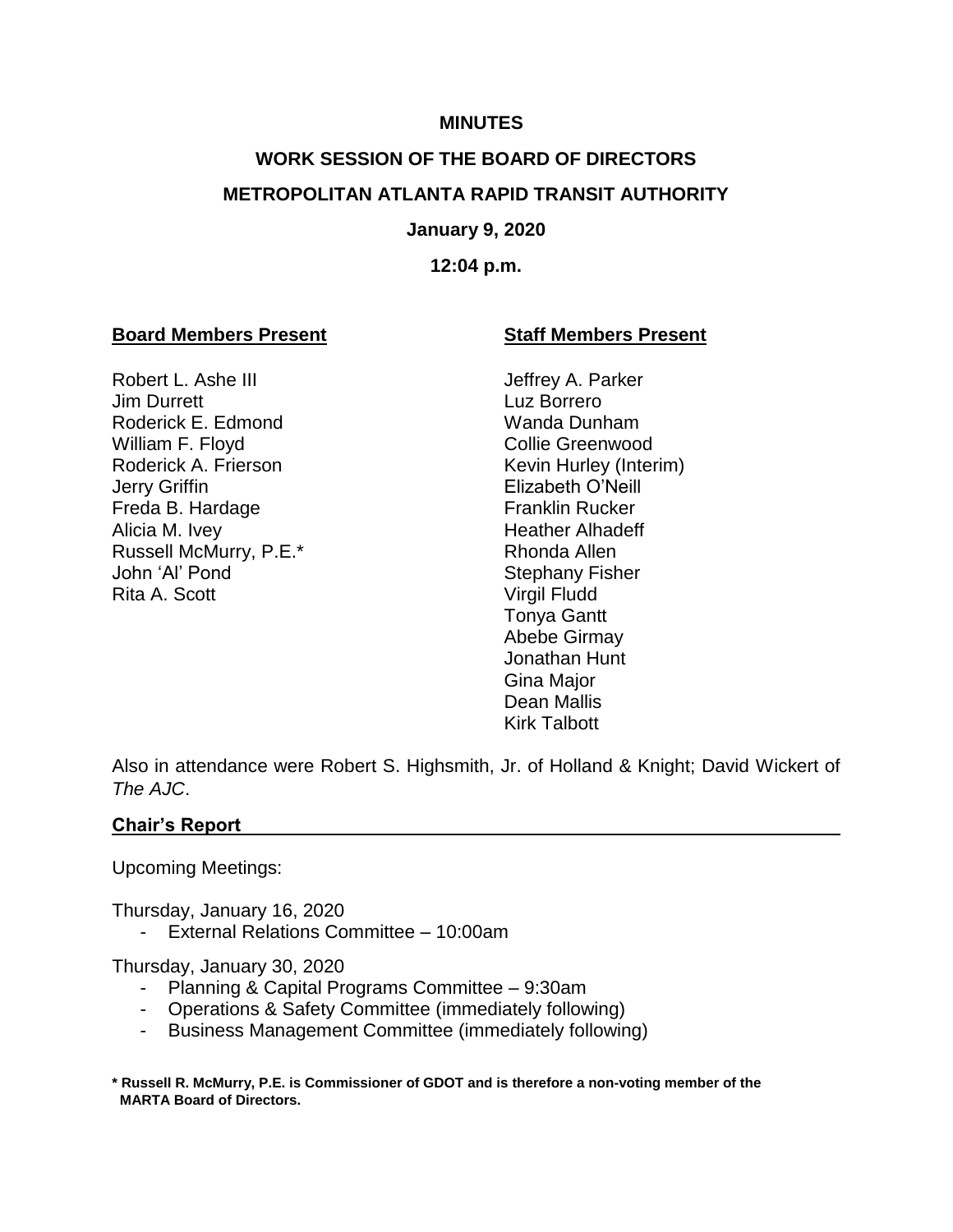Friday, January 31, 2020

- Audit Committee – 10:00am

Thursday, February 13, 2020

- Work Session 12:00noon
- Board 1:30pm

# **Approval of the December 12, 2019 Work Session Minutes**

On motion by Mr. Pond seconded by Mr. Durrett, the minutes were unanimously approved by a vote of 9 to 0, with 10\* members present.

**\* \* \***

Chair Hardage announced the Board of Directors would receive an Ethics Training session on Tuesday, February 25, 2020.

**\* \* \***

#### **GM/CEO Report**

Mr. Parker reported that he and Mr. Greenwood were in Chicago earlier this week with transit agency personnel, bus manufacturers and universities who have testing facilities and are working with a consortium on recommendations around zero emission on buses - either electric battery powered or hydrogen. We are working on the recommendations to determine how to implement electric buses in full-scale. The sentiment that we heard is Chicago and Los Angeles, specifically, have imposed an agenda to embrace electric buses. They are working through the operational issues such as charging stations. This gives MARTA an opportunity to understand where the industry is going as we formulate the Authority's strategy. MARTA was a recipient this past summer of a grant from the federal government to procure several buses. This will be the beginning of our testing. Mr. Parker further noted that MARTA must create a strategy that is supported by the Capital Program. The third meeting of this group will be held in Atlanta.

# **FTA Triennial Review**

Mr. Parker called the Board's attention to a draft report from the Federal Transit Administration, noting the final report was sent to Board members this morning.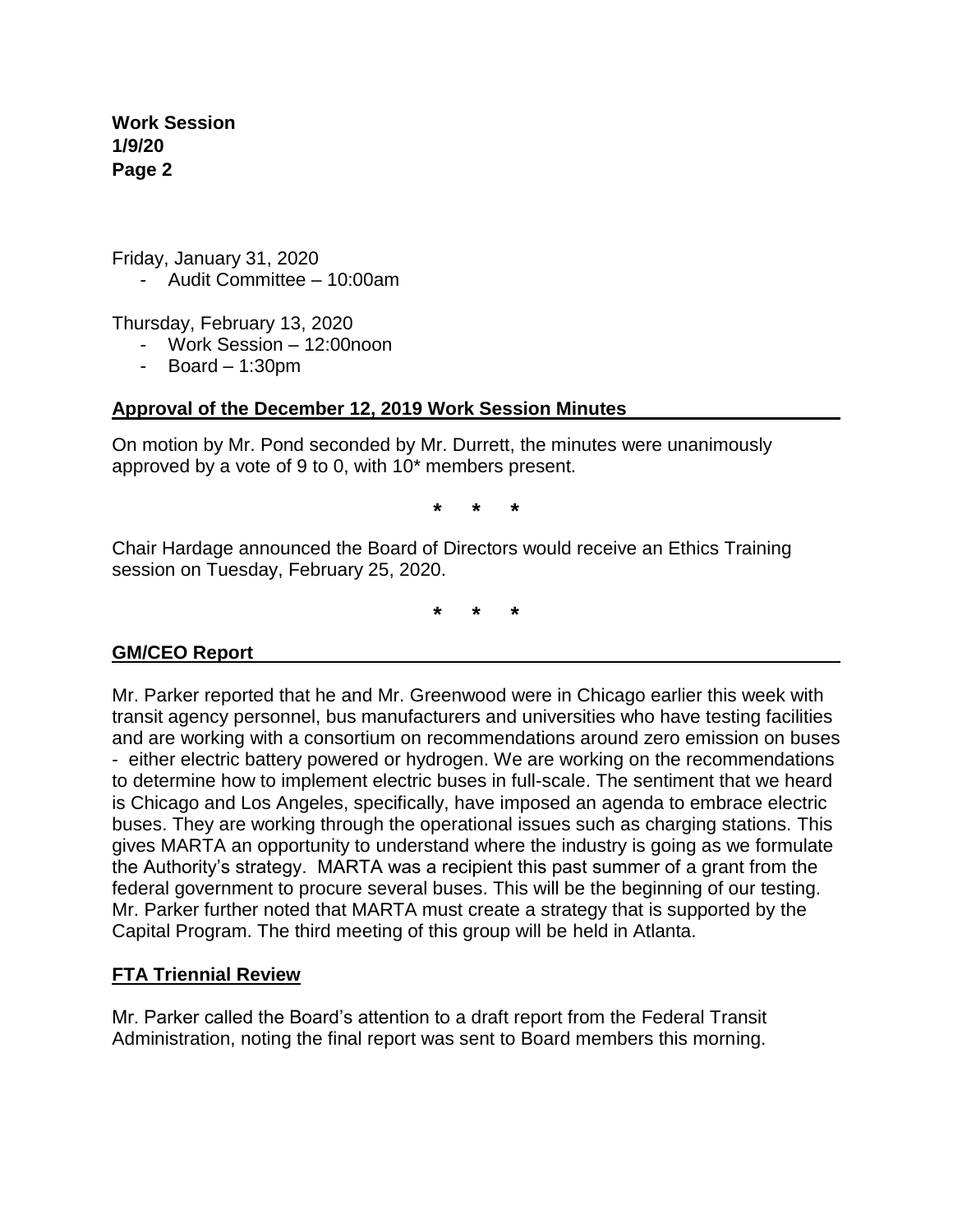# *Purpose of the Triennial Review*

- As a FTA grantee, every three years the FTA does a review of all grantees across the country. They look at twenty-one different program areas, such as Legal, Financial Management, Procurement, ADA, Section 5307 Program Requirements, etc. It is a comprehensive review throughout every department. Chair Hardage attended the opening and closing sessions of the review. There were only two areas with findings:
	- Technical Capacity this finding is around grant reporting. FTA identified two reports were not in agreement in terms of the spending against those grants
		- a. The Milestone Progress Report milestones of a specific project
		- b. The Federal Financial Report overview of federal money spent by MARTA

Areas were identified that was not in alignment. During MARTA's Budget process for 2020, the management team identified the need to ensure our encumbrance process is accounting for the current spending as well as over multiple years. Staff identified the need to update the Authority accounting system, so the encumbrances can be recorded in MARTA's system. We are in the process of changing our business practices and making modification to our accounting system by March 2020.

- Disadvantaged Business Enterprise (DBE)
	- a. Inaccuracies in reporting spending (this issue is being worked on and should be resolved in the March 2020 timeframe)
	- b. DBE Participation over the past two years, MARTA has met the goals established around DBE participation. Because we have exceeded the race-conscious portion of our goals (we had a 25% goal and attained a little over 30% performance over the last two years), the FTA is asking MARTA to reduce the race-conscious portion of our goal to a race-neutral goal. Ultimately, we will be driving in contracts that have federal participation, that we only get to 25% of the race conscious portion of our DBE goal.

Mr. Parker stated that he feels it important to inform the Board of this information. MARTA has a strong program and it is important to have a DBE program that has both a race-neutral and race-conscious program. He said staff will work hard to be in compliance with the FTA's expectations around participation, while also recognizing a race-conscious program is important to this organization. Staff will continue to bring the Authority's goals to the Board and demonstrate where we are meeting them.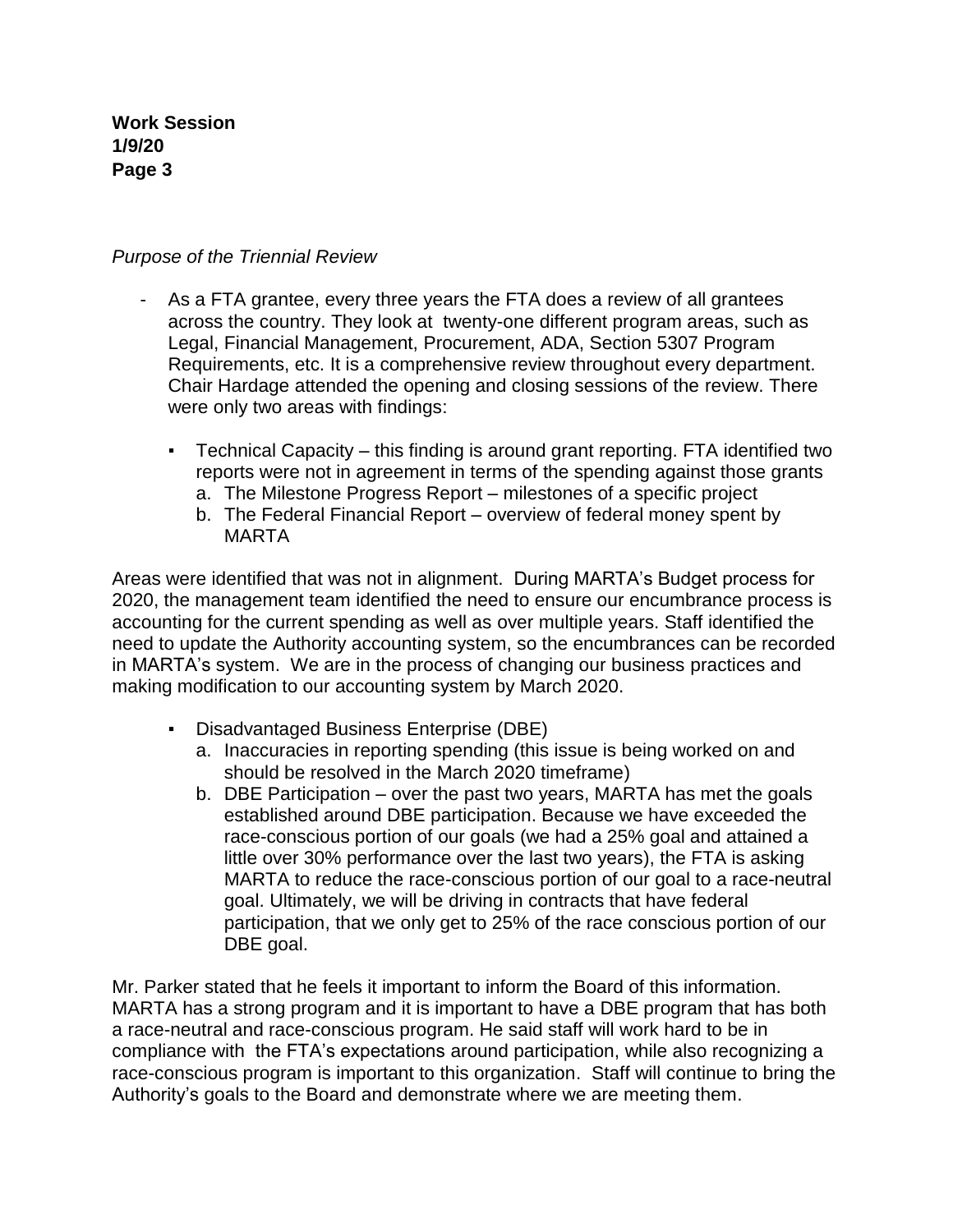Mr. Pond asked for a summary.

Mr. Parker explained that the FTA is saying the goal of the DBE needs balance, based on the goals that we set, between a race-conscious program and a race-neutral program. They are saying MARTA needs to relax the race conscious part of its program and increase the race-neutral portion. In their words, we are exceeding our goal over the past two years, by a fairly large margin of 5% and they are looking for us to bring that down.

Ms. Nash said the FTA's edict is to meet as much of your goal by a race-neutral means. The way they look at it, is in a perfect society, there would be no need for a raceconscious goal – to set goals that require companies to meet them - you get there raceneutrally. It is not a perfect society, so we do have goals. What they are saying is since we are exceeding our goals, we need to try and meet our goals by a race-neutral means. MARTA have programs in place to help us to that; our Small Business Program is one where you do not look at race – its race-neutral. It gives small businesses the opportunity to procure items. And it is a means of trying to build small businesses to the point they can bid on larger items as well as maybe becoming primes as they grow.

Chair Hardage asked if the goal is 25% and we achieve 31%, will MARTA be penalized.

Ms. Nash said there is no penalty.

Mr. Parker said the FTA is looking for 'best effort'.

Ms. Scott asked if this would require MARTA to omit a small business that meets DBE qualification due to focusing on small business but also to be race-neutral.

Ms. Nash said it would not.

Mr. Durrett asked what is required in responding to the Triennial Review.

Ms. Nash responded MARTA is required to provide a corrective action. They are looking to see how we will increase our race-neutral participation (MARTA's Small Business Program). Another means to getting DBE companies to bid on procurements as prime.

Mr. Parker said MARTA will respond and he anticipates our response will be accepted by the FTA.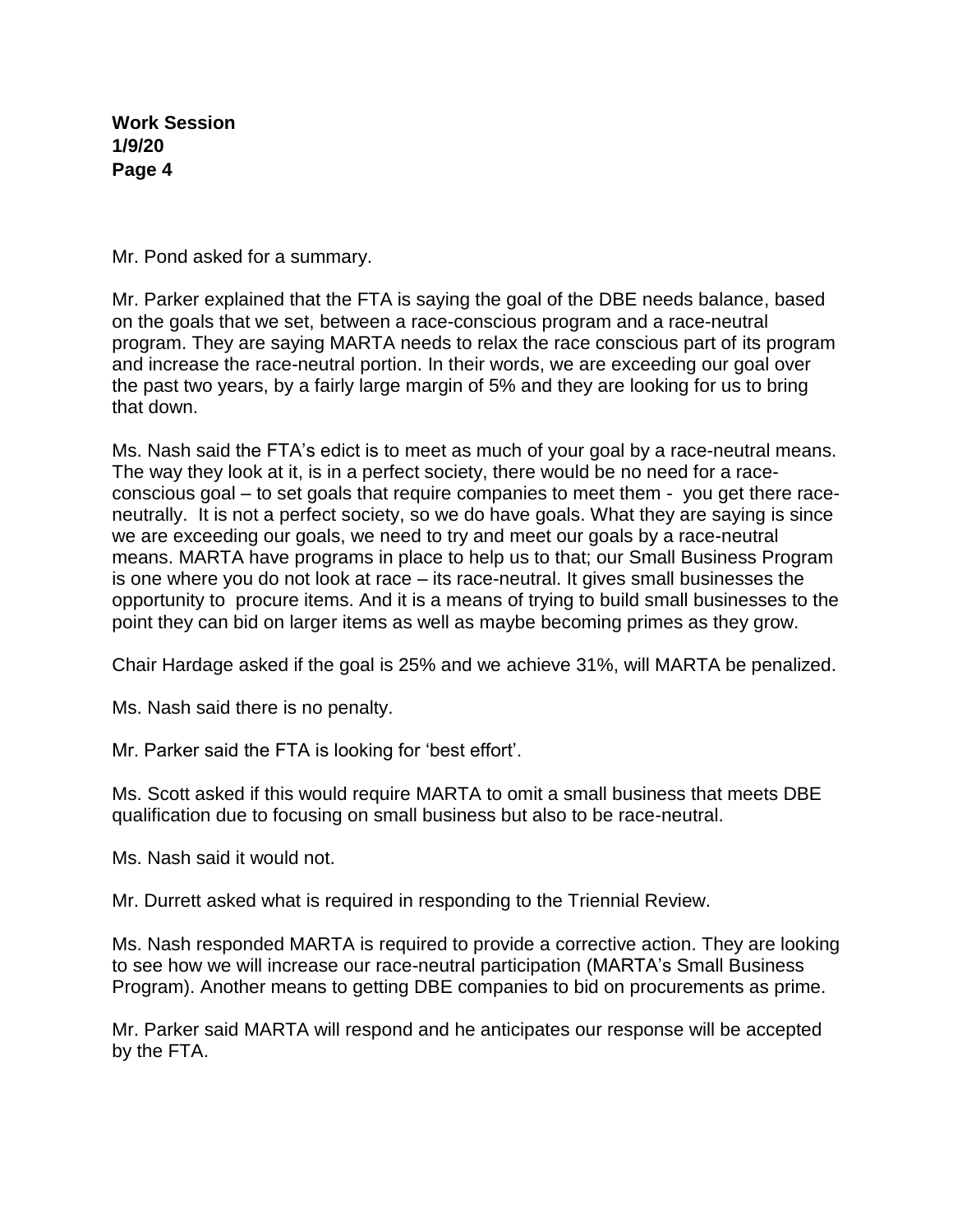Ms. Ivey said her interpretation is the FTA wants to see a balance of the race-conscious as well as the race-neutral. She asked does MARTA have the small business shelter program that is being promoted in addition to the race-conscious.

Ms. Nash said yes, MARTA recently implemented this program.

Mr. Ashe reminded everyone that this review covers 2015-2017 and some of the measures could have already been put in place. This does not incorporate recent changes. This is a review, not an audit.

Dr. Edmond said focusing on DBE, do we know how FTA establish these aspirations. He asked staff to find out if there is any discussion around the numbers.

Mr. Parker said the FTA is not setting the 25% goal, MARTA sets that number. FTA is holding us to apply our goal to their program. Every transit agency sets a goal that is appropriate for them.

Mr. Floyd asked what the deficiency is.

Mr. Parker said they are saying we are leaning too far in one direction. FTA will not be critical of meeting the goal, but rather how we are getting there.

Ms. Nash, by way of example, pulled the numbers for FY 2019. For Federal FY 2019, the Authority reached a 30% goal. It was not so much of a problem because in that year the race-neutral percentage was 7.2% and the race-conscious was 22.8%. The FTA does not want MARTA to go above that number through race-conscious. Because we increased race-neutral, the FTA is fine with that. They want a balance.

Mr. McMurry stated any DBE program is a program where you try to reach goals. There is annual reporting and you must turn in your DBE Plan every three years. There is another program other than Triennial Review that may not correspond. Every year you are reporting and talking about how you are doing, what you are doing to meet a goal. Goal-setting is not arbitrary. There is a lot of math, resources, geographic, social economics, etc. - there is a lot of information that goes into it. This is a very good report. As MARTA goes forward, especially with MORE MARTA efforts, those goals will continue to adjust. This is an extremely detailed process, but its not a bad thing. It is something to continue to work on.